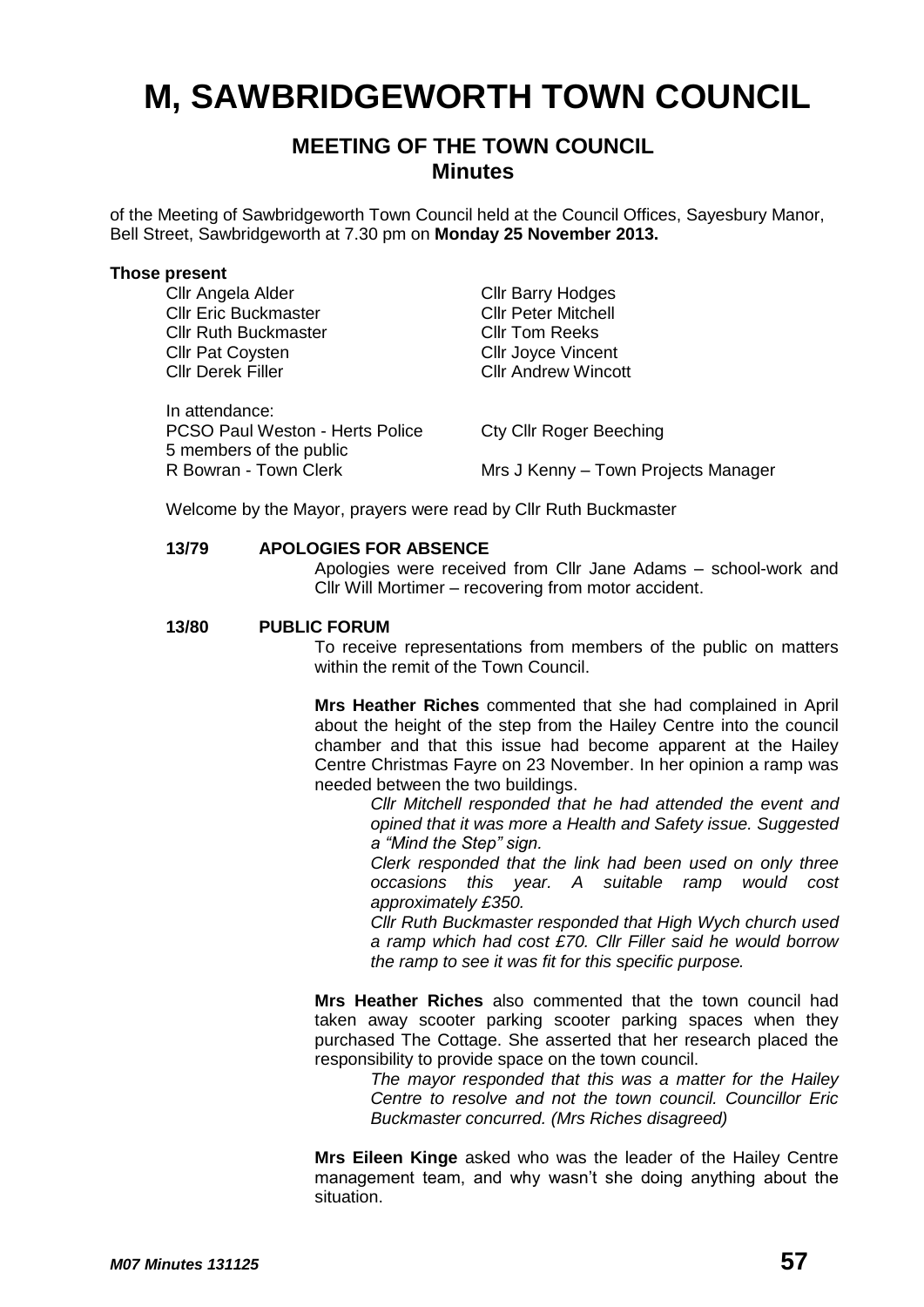*The mayor confirmed it was her, and explained the actions that had been taken to date.*

**Mrs Beryl Palmer** commented on the lack of dropped kerbs for the benefit of mobility scooter users in the Northfield Road and Bullfields areas. Also that such dropped kerbs that there were are often obstructed by parked cars.

> *Cllr Beeching noted the points that had been made and said he would follow up the comments with the Highways Department.*

**Mrs Heather Riches** commented that the dropped kerbs in The Forebury were not deep enough and that scooters with small wheels could not manage to navigate them.

*Cllr Beeching again noted the points that had been made and said he would follow up the comments with the Highways Department.*

#### **13/81 DECLARATIONS OF PECUNIARY INTEREST**

To receive any Declarations of Pecuniary Interest by Members There were none

### **13/82 MINUTES**

*Resolved:* To approve as a correct record the minutes of the Meeting of the Town Council held on 30 September 2013 (M05) *[prop Cllr E Buckmaster; secd Cllr Hodges]*

*Resolved:* To approve as a correct record the reference to to cancelled Meeting of the Town Council scheduled to be held on 28 October 2013 (M06) *[prop Cllr Filler; secd Cllr Vincent]*

**Minute 13/69:** Cllr Mitchell reported that he had contacted his political party about the lack of election material sent out for the recent by-election, and said that there would be changes for the future.

#### **13/83 PLANNING COMMITTEE**

*Received and Noted:* The Minutes of the Planning Committee Meeting held on:

- 30 September 2013 (P07)
- 14 October 2013 (P08)
- 28 October 2013 (P09)
- 11 November 2013 (P10)

#### **13/84 MAYOR'S CORRESPONDENCE/COMMUNICATIONS**

Mayor's communications; Events attended:

- 01 Oct; Isabel Hospice facilities in Welwyn Garden City
- 06 Oct; EHDC Civic Service in Bishops Stortford
- 12 Oct; pop concert at Leventhorpe School
- 15 Oct; Yoppi event at Herts Regional College
- 18 & 20 Oct; TCT 10k run at Leventhorpe School
- 25 Oct; Gavin Kent, Royal photographer at Memorial Hall
- 26 Oct; Mayor of Dunmow's charity dinner
- 27 Oct; Ware TC Civic Service
- 04 Nov; EHDC Governance meeting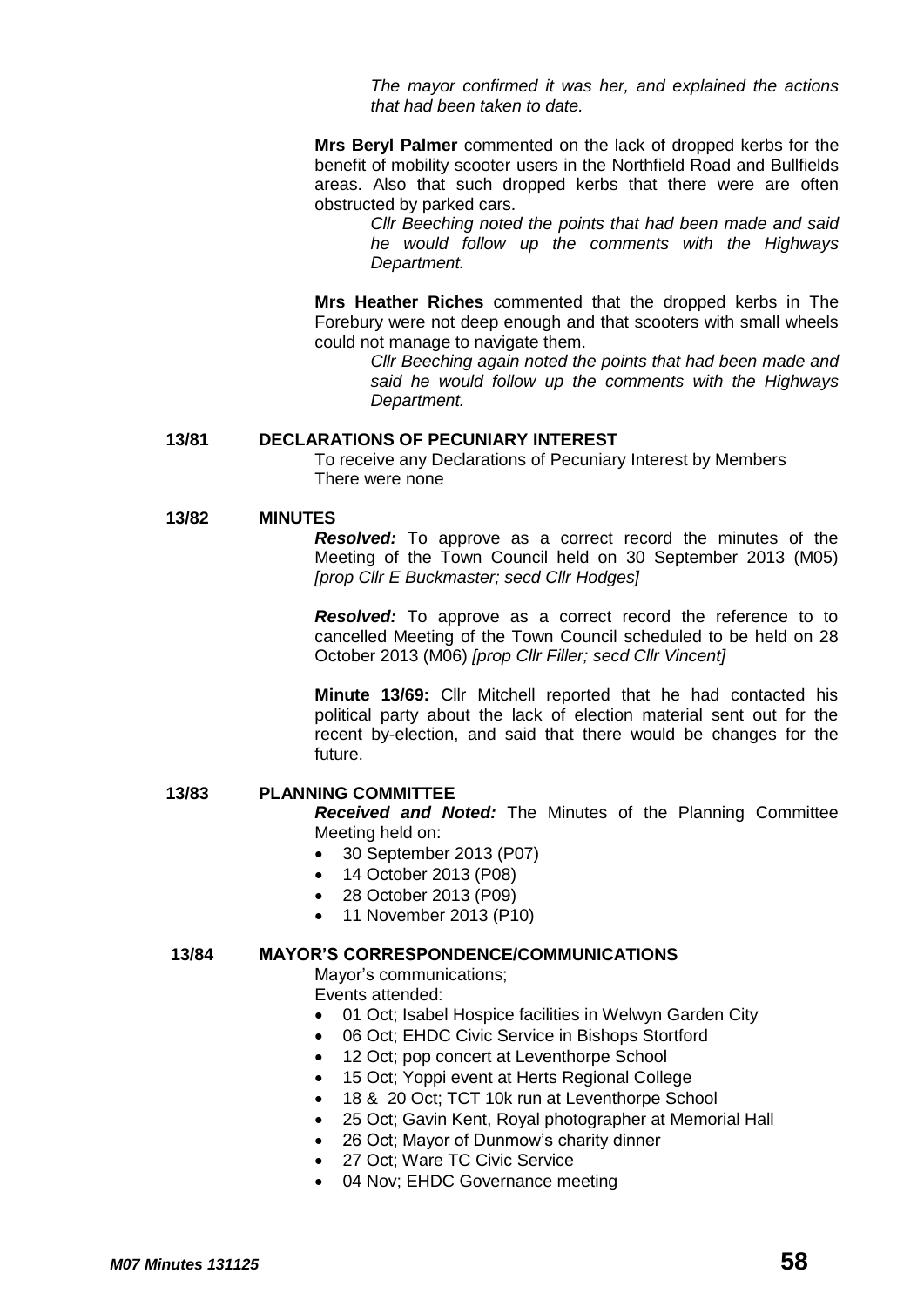- 09 Nov; Memorial Hall Remembrance Day event
- 10 Nov; Remembrance Day parade and service
- 12 Nov; Receipt of charity cheques at Leventhorpe school
- 21 Nov; Launch of Scouts' Christmas card delivery service
- 22 Nov; Official opening of Rivers Hospital new reception area
- 23 Nov; Mayors charity quiz night at the Bullfields Centre

It was announced:

- 29 Nov; Switching of the town's Christmas lights
- 30 Nov; Lights of Love ceremony in Bakers Walk

### **13/85 REPRESENTATIVES & CHAMPIONS REPORTS**

To receive representatives reports from:

### o **County Councillor Roger Beeching** reported:

- o A review being undertaken of certain aspects of the part night lighting scheme
- o Review of the potential for 20 mph zones on some roads in the area
- o A report on the harm from tobacco smoking and enforcement of the law on sales of tobacco.
- o Fly posting at the Parsonage Lane junction had been reported
- o The request for short term parking in Bell Street was acknowledged. In 2010 when this was last raised a comprehensive technical report had ruled out this possibility.
- o Many road repairs had been carried out in the town
- o Blue bin scheme had run into some difficulties, for example in the dark the colour cannot be differentiated from black!
- o **District Councillor Eric Buckmaster** reported:
	- o Has obtained a copy of the photo-book from the royal photographer's visit and will present it as a gift to the people of Bry-sur-Marne.
	- o District planning panel will meet on 28 November
	- o Preferred sites will announced on 16 January
	- o Manifesto for High Streets published in the Daily Telegraph demonstrates that the town council are doing the majority of the suggested actions.
	- o Clerk and Projects Manager commended for their work with All About Sawbridgeworth.
	- o Consultation on the future of library services is taking place.
- o **Hertfordshire Police**, PCSO Paul Weston reported:
	- o Police will stick with current local priorities and review in the new year.
	- o No anti-social behaviour logged at recent civic events
	- o Some fuel oil thefts have occurred in rural areas.
	- o Operation STOMP with Bishops' Stortford Boys High School to help at older peoples properties.
	- o Several arrests made in co-operation with Essex police.
	- o Police were pleased to able to parade on Remembrance Sunday.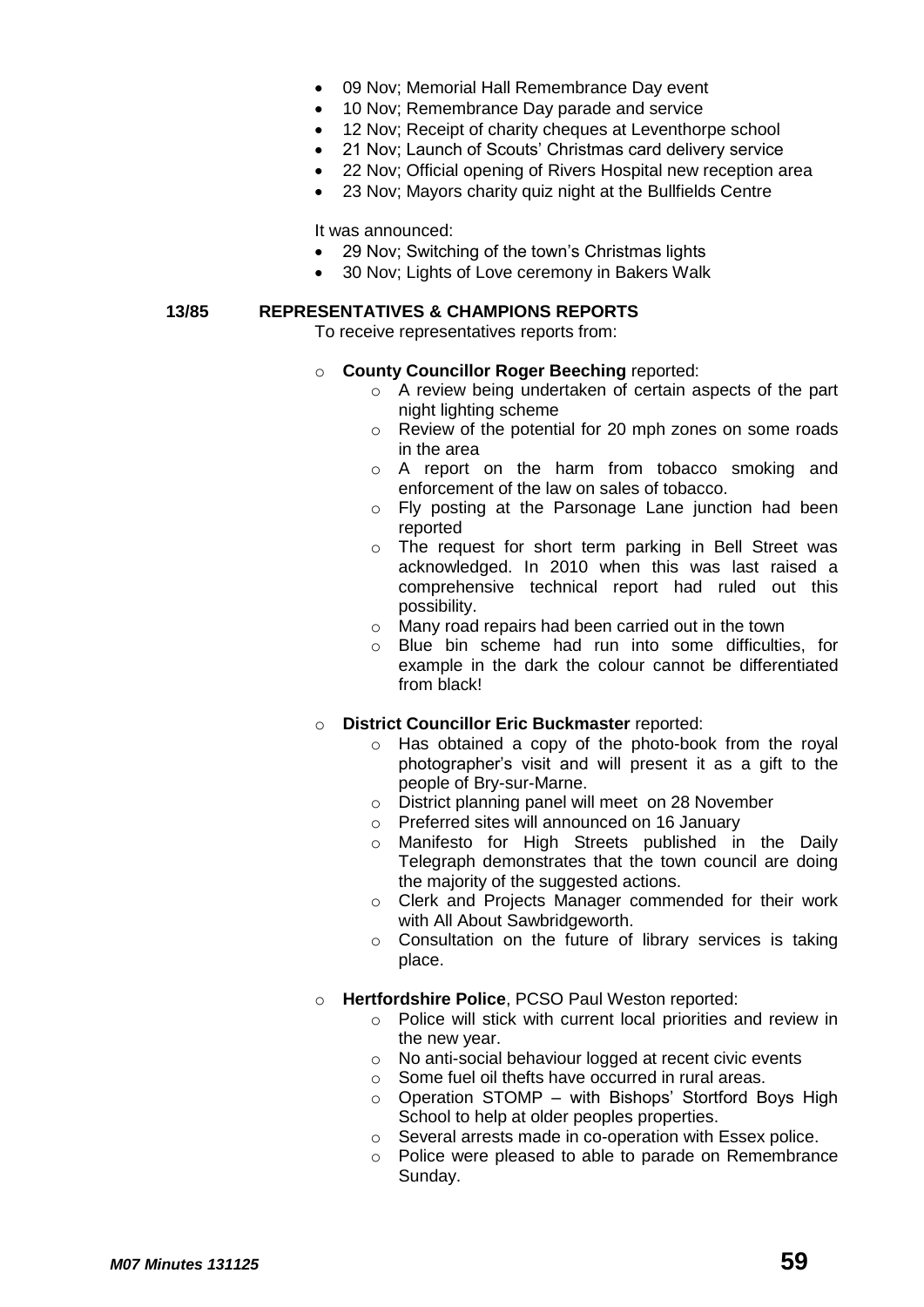# o **Councillor Peter Mitchell** reported:

- o That he attended a meeting of the Ducking Centre on 18 October which aimed at getting more fathers involved.
- o That there will be a Partners Day on 06 December.

# o **Councillor Andrew Wincott** reported:

- o The AGM of the Memorial Hall took place on 14 November.
- o Accounts were prepared by an external accountant and showed a surplus of £3,000 for the year.
- o Trustees elected were: John Rider; Peter Lee; Ray Young & Liz Evans.
- o Trustees co-opted were: A Robinson; P Lee & L Burns
- o Several major events run; Remembrance even raised around £1,000.
- o Funding for Hall improvements came via a circuitous route but amounted to £150,000.

### **13/86 CLERK'S REPORT**

 **Farmers Market** The next Farmers Market will take place on Sunday 15 December. There were 750 customers recorded in the October market and 780 in November. Two out of the three new stalls were deployed and the car park looked really quite full. All of the three new stallholders who confirmed they wanted to become permanent attendees.

We met with EHDC on 21 October for a debriefing on the retailers' petition to have the market stopped on a Saturday. EHDC state they will carry out independent research into the market and report back. To date we have heard nothing further.

- **All About Sawbridgeworth** A Breakfast Meeting was held with retailers on Tuesday 19 November. The object was to defuse current tensions amongst the retailers and to confirm the town council's support for economic development of the town. A number of retailers have indicated they will contribute to the Town Action Plan
- **Internal Audit** The interim internal audit was carried out on Monday 18 November and the auditor expressed himself satisfied with our accounts and processes.
- **Bell Street Conveniences** The response from EHDC has been that they approve of one of the proposed schemes in principle, but have no capital funds to support it this year. They will be proposing a capital sum in the budget for the year 2014/15.
- **Citizens Advice Service** Following my report for the last few months, we have now received a letter advising us that they will be moving from the library to us in January 2014. We will also be receiving a grant application from them for consideration at our January meeting.
- **Town Action Plan 2014-18** A second meeting of the group of interested participants took place in November. A SWOT analysis was refined and priority projects were discussed. A further meeting will take place in January 2014.
- **Christmas Lights 29 November** Preparations for the Christmas lights event are well under way. 95% of the lights are in place, celebrities briefed, permissions granted, police support assured and charity stalls allocated.